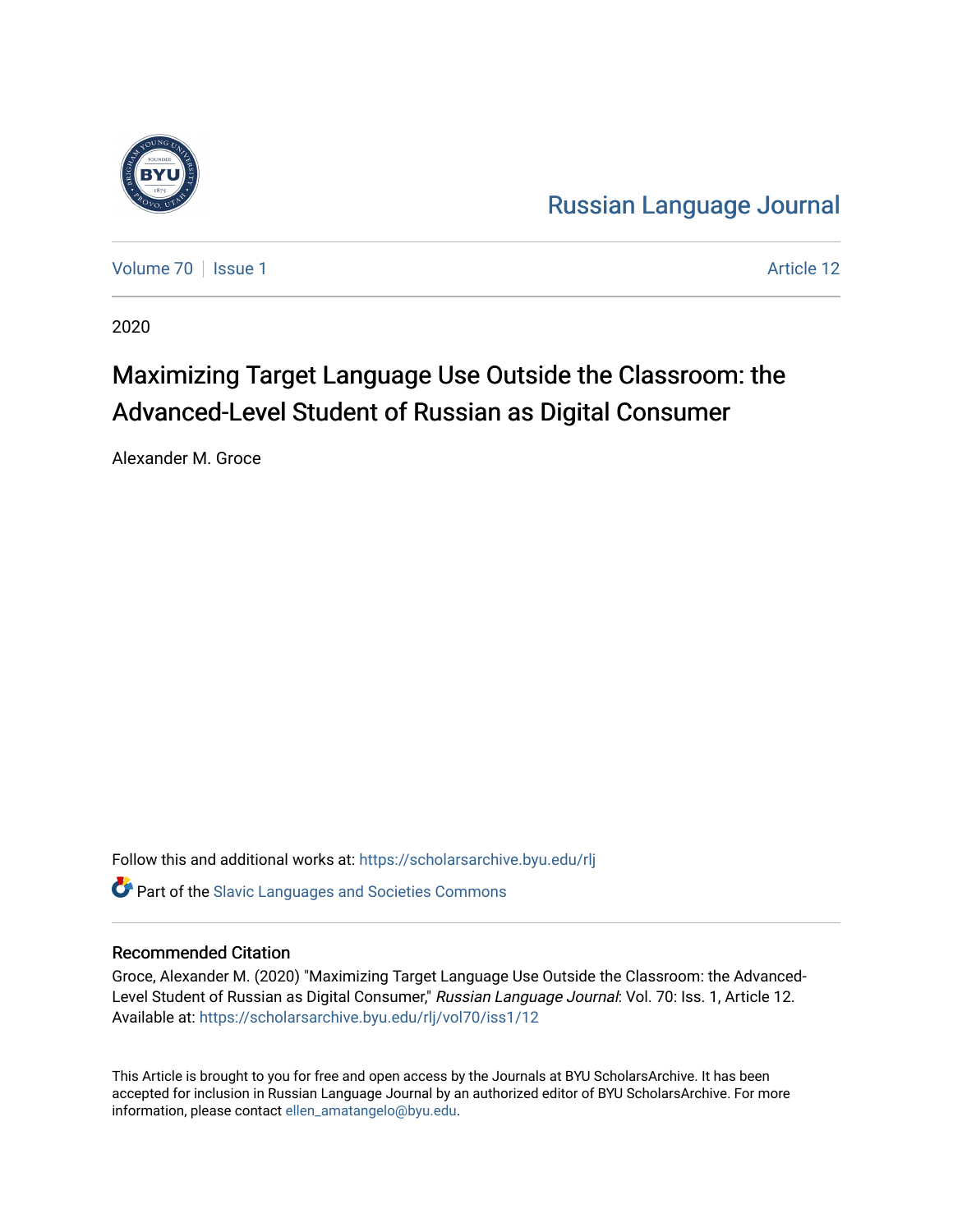# **Maximizing Target Language Use Outside the Classroom: the Advanced-Level Student of Russian as Digital Consumer**

#### **ALEXANDER M. GROCE**

#### **Abstract**

The article examines recent trends in digital and social media consumption among domestic foreign language students and Russian Overseas Flagship students, analyzing a number of approaches for seeding Russian-language material within students' everyday extracurricular digital practices. The goal of the project has been to encourage language learners to strengthen their own skills at identifying Russian media sources of personal or professional interest and incorporating habits of media consumption into their language-learning experience. The recommendations provided are informed by the results of a survey distributed among American students of Russian in Kazakhstan during the period from 2017 to 2019. The survey asked about the students' extracurricular use of Russian-language digital media within an extended, immersive study abroad environment.

**Keywords**: study abroad, digital technology, immersion learning, advanced-level

#### **1. Introduction**

The Russian Overseas Flagship program, which was implemented fifteen years ago to meet the critical need for foreign language capacity in the United States, strives to create an immersive environment for advanced students of the Russian language. This immersive experience extends outside the classroom and into the wider community as students reside with local host families who commit not only to speak Russian with the students but also to integrate them into their family and cultural traditions (Davidson and Lekic 2010). Additionally, students sign a language pledge obligating them to speak Russian with their peers at all times. This dense layering of linguistic and cultural input is designed not only to engage the students' language learning faculties but to allow them to make a veritable transformation as they gradually re-code an entire universe of objects, practices and views into Russian while transitioning to professional-level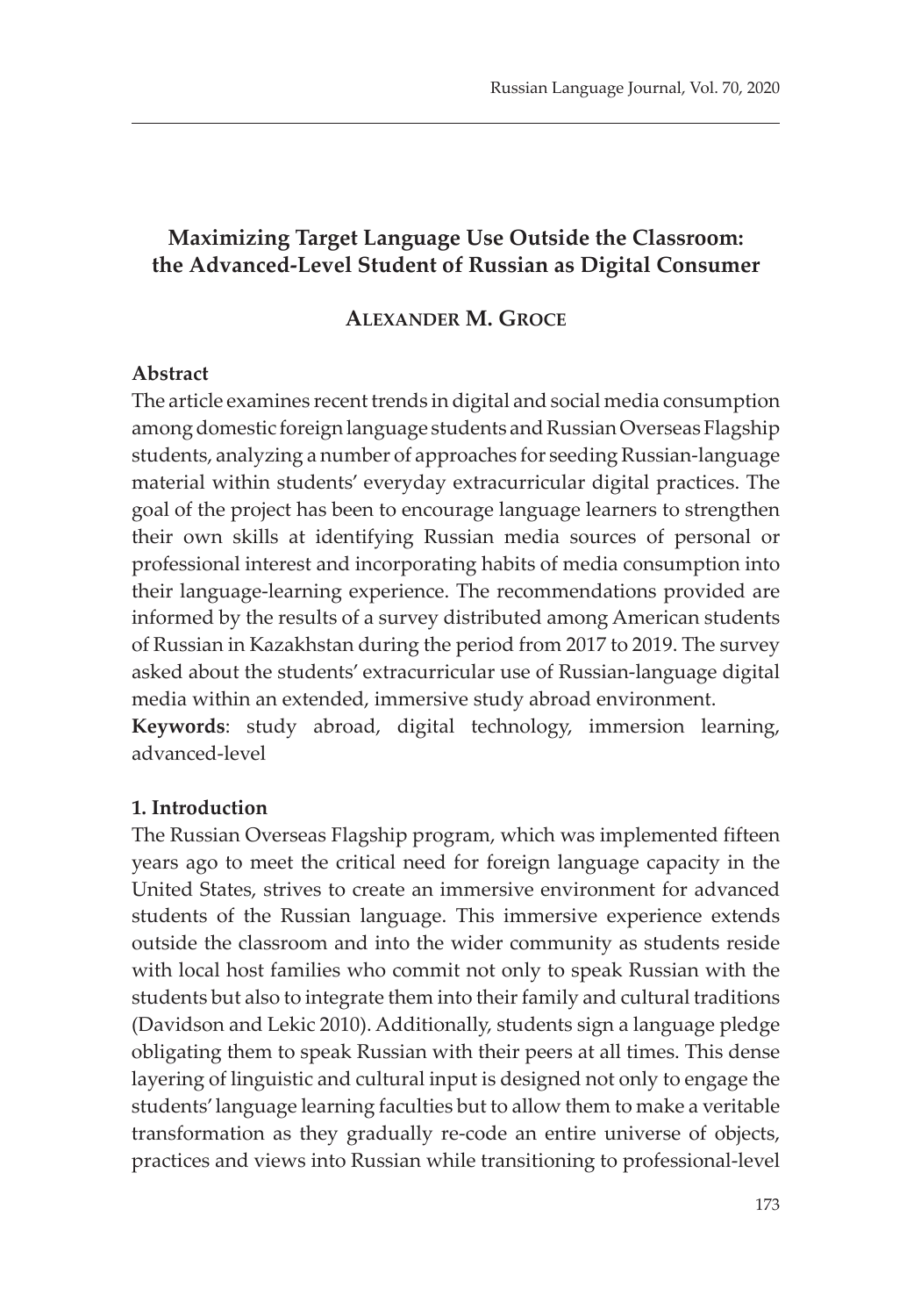Russian and Level 3 on the ILR scale (Davidson, Lekic, and Garas, 2020).

Increasingly, however, it seems that this holistic approach requires further expansion into an area that is becoming ever more relevant: the area of social and digital media. As students make language gain across competencies, they require further professional guidance in choosing a wide range of media to add to their arsenal of authentic Russian-language sources. Students are encouraged to read a variety of Russian authors, to listen to a variety of Russian musical genres, and to watch a variety of Russian-language films. All of these methods are proven to help students gain the necessary skills and experience to excel in Russian and to develop the cultural skills necessary for advancing toward advanced-level competencies (Level 3 and above on the ILR scale; Kinginger 2011). These methods, indeed, may be enough for students in American Russian as a Foreign Language (RFL) classrooms to reach Level 2 proficiency after four years of college Russian with attendant experience in studying the language in an immersive summer or semester study abroad program. However, the approach will require adjustments as the technological revolution increasingly affects the media consumption habits of young people.

What the foreign language classroom increasingly seems to miss is the palpable shift toward social media platforms as a source of entertainment, news, information, influence, and even language. Traditional classrooms (domestic and overseas) will also be well served to consider aggressively appropriating the subtler trends that are fueling this revolution in entertainment and media consumption — the digital and technological shift that has allowed students to be connected and "plugged in" at all times.

Indeed, even those students who maintain a strict homework and study ethic may not fully realize how a lifestyle pegged to modern patterns of media and entertainment consumption in English is constraining their ability to learn a foreign language, even in the most immersive study abroad environments. In this study I propose that, instead of attempting to reform or recalibrate students' patterns of information, media, and cultural consumption, it is incumbent upon the language teaching community to build the tools that these students need to integrate targetlanguage use into these incontrovertible generational trends.

This article discusses the trends described above and the challenges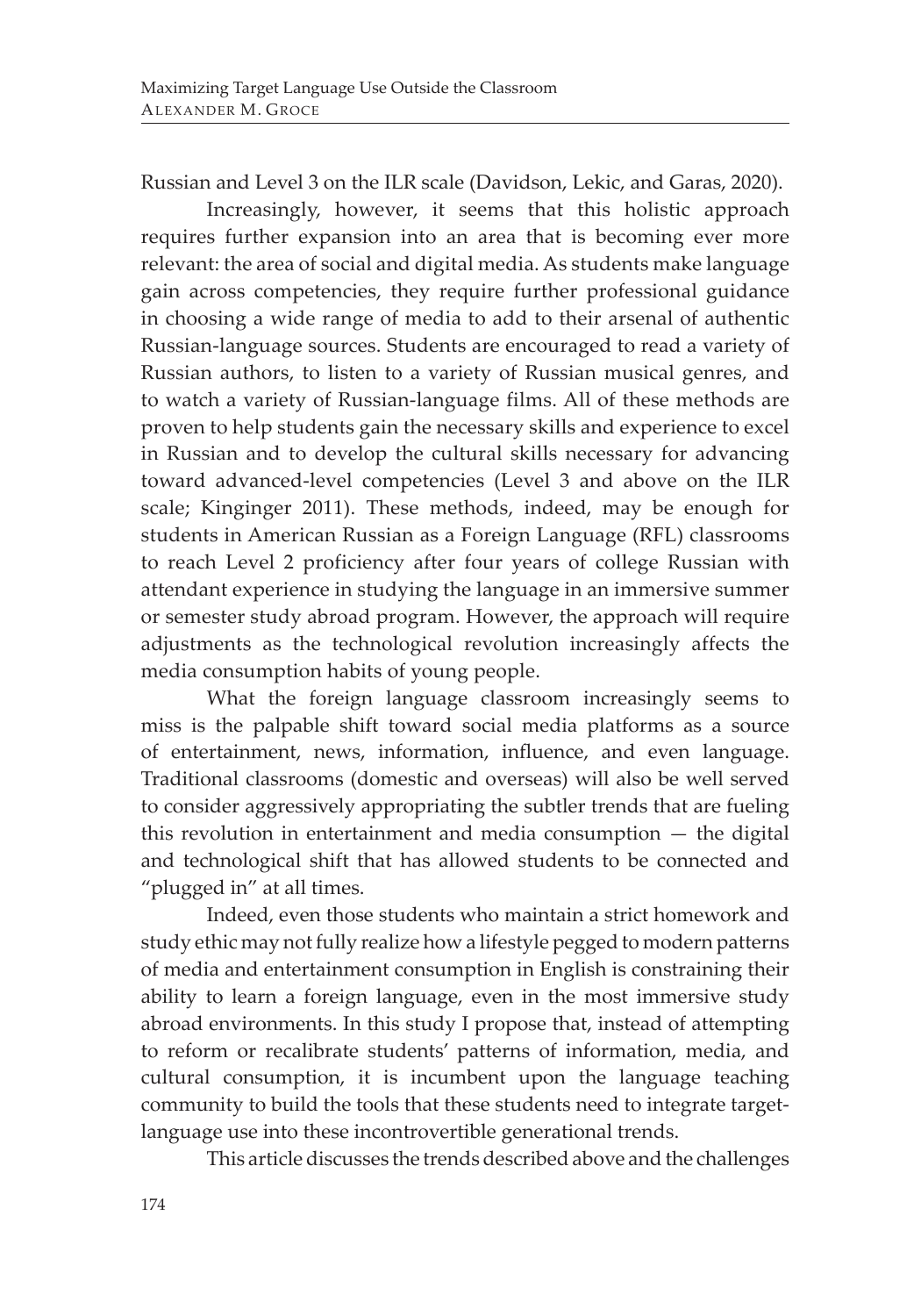that they create for optimal immersion American students studying in an immersive learning environment in Almaty, Kazakhstan. The article discusses the ways in which students use language when "off-task;" that is, when outside of the classroom, the host-family environment, or other situations that have traditionally dictated adherence to the language pledge,<sup>1</sup> and it also provides recommendations on ways in which educators might creatively encourage the use of digital media as an "offtask" language learning platform. These suggestions and conclusions are informed by three years of observation of students in the immersive conditions of the Russian Overseas Flagship program and are aided by the results of a survey conducted over the same period.

#### **2. Technology and language teaching: context of the present study**

Language pedagogues and specialists in instructional technology, inspired by changes in the field begun by Anthony Papalia's (1976) influential book *Learner-Centered Language Teaching*, have long since commented on the necessity to bring technology into the classroom and better integrate the digital revolution into curricula. Some, like Greg Kessler, have focused on the opportunities presented by advances in CALL (computer-assisted language learning) for both teachers and students to seek real-time feedback from native speakers and also to take advantage of the spike in readily available authentic content in social media. In a recent article, Kessler speaks of a "participatory culture" spawned by the spread of social media (now used by more than three billion people worldwide) that "presents foreign language teachers with limitless opportunities to create for learners meaningful, authentic language practice experiences that situate learning in truly compelling contexts" (2018, 207). Kessler goes on to address the quickly multiplying variety of learning contexts, which, he notes, allows students to access authentic language practice but which, at the same time, fosters "its own set of social expectations and practices that create new opportunities for learners to explore notions of genre, register, and culturally specific and appropriate interactions" (2018, 208).

<sup>&</sup>lt;sup>1</sup> The Language Pledge is a key facet of the Russian Overseas Flagship program. Before departure for the overseas location, students must sign a document committing them to speak only Russian with classmates and teachers. This pledge also pledges students to only use Russian-language material in the presence of other students. Students of the Russian Flagship self-report a high rate of adherence and generally cite *The Language Pledge* as an important part of their language gain while overseas.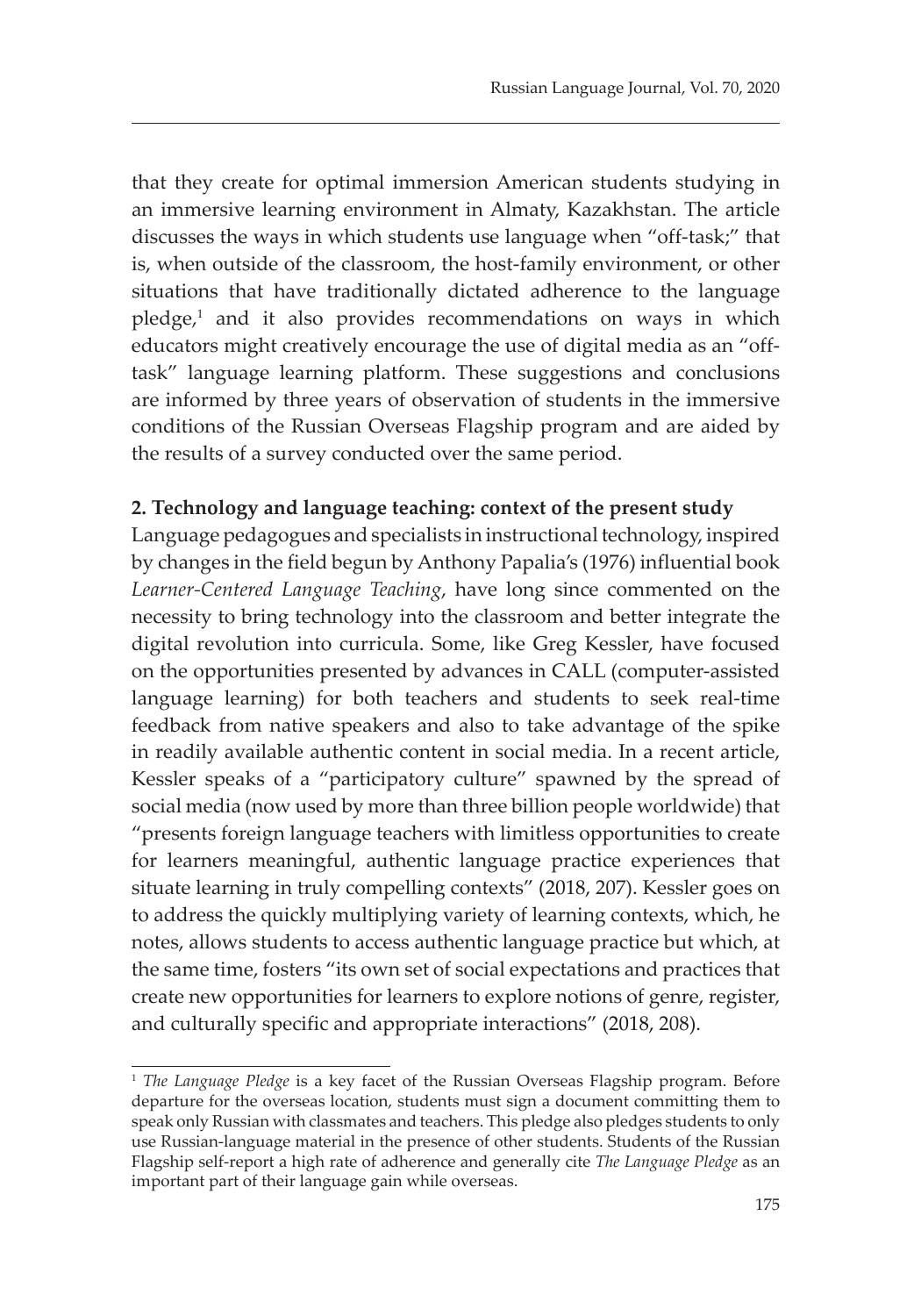Much of the growing body of literature on the topic of language and technology has focused on integrating technology into the classroom and on measuring the effectiveness of different types of technology and their applicability for integration into teaching practice. The present study, however, focuses on the potential effectiveness of digital and social media outside of the classroom, and on the prospects for success in promoting the use of such technologies in students' extracurricular language-learning practices. Other relevant studies have focused on the concept of "flipped classrooms," that is, the increasing reliance on technology to help create the conditions for mastery of a foreign language through homework and extracurricular technology-based activities (Wang and Qi 2018). Another body of research has attempted to identify innovative pedagogies that rely on students' own skills in identifying and integrating social media into their own lives. These studies, however, have largely taken as their case studies English-language media and have largely assumed that ESL students will be well versed and proactive in searching out digital and social media target language sources. Such assumptions are well founded and consider the dominance and accessibility of English-language resources on the internet.

Until the advent of the Flagship program, the development of strategies in the field of Russian for the seamless integration of students' extra-curricular digital and social media habits (especially at ILR Levels 2 and above) have lacked an adequate proving ground. This article aims to help readers think more expansively about not only how to identify and exploit useful Russian-language materials in digital and social media but how to effectively promote students' extracurricular engagement with authentic Russian-language materials outside of the classroom, which is one of the keys to advanced and superior foreign language mastery.

## **3. Results of the survey**

The survey that collected data on students' online media preferences was conducted over the course of two years among a pool of active Russian Flagship program students in their final overseas (Capstone) year. The survey included seventeen students, who completed the survey once, three months into their first semester of the program. According to the survey, the students largely interfaced with technology in English. Indeed, the average time for nonacademic technology use (e.g., entertainment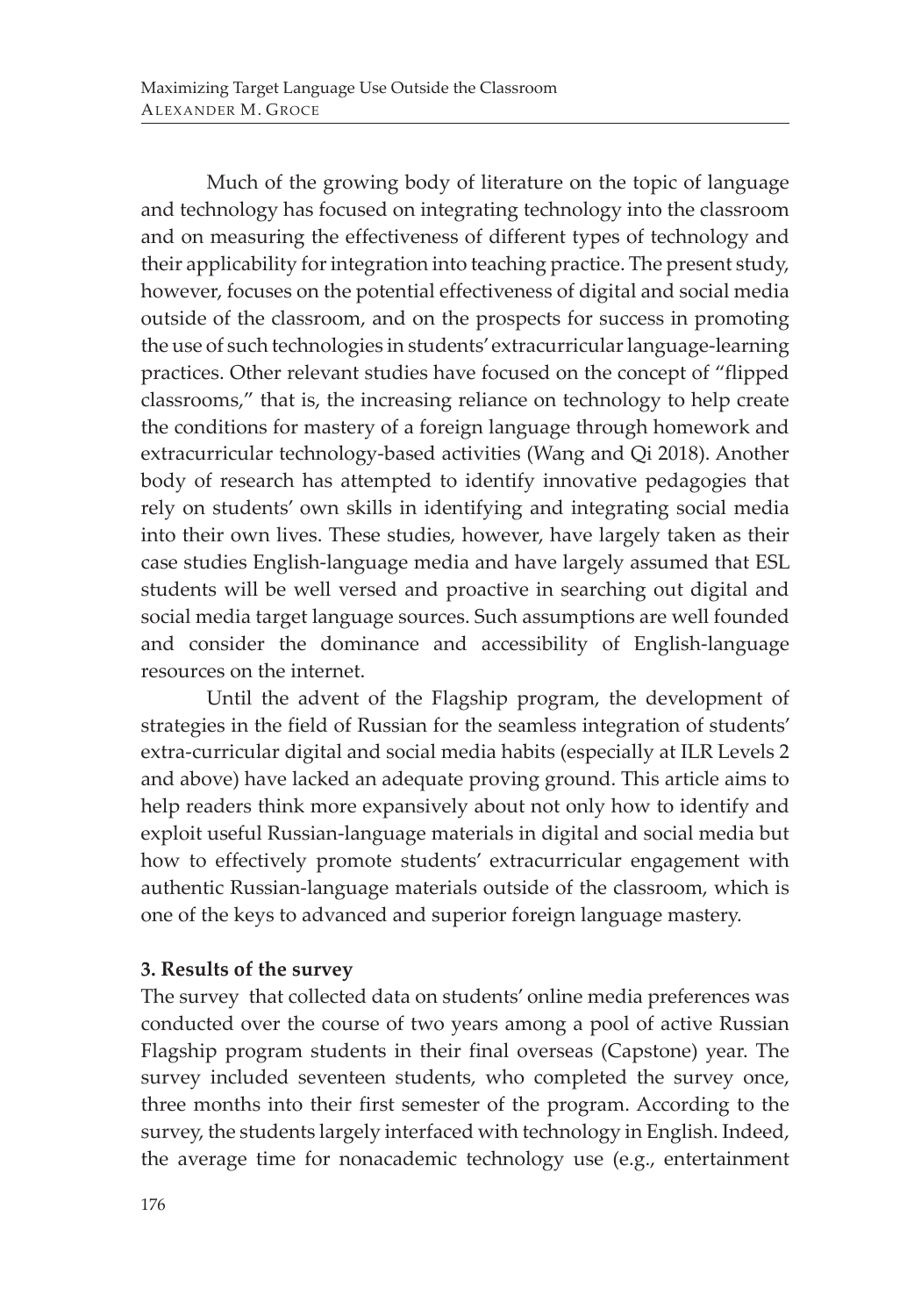and social media) totaled over two hours per day. Of these two hours, an average of 60% took place in English (with some outliers reporting 0–5% of total time spent in the target language). While it was noted that target-language engagement of social media sources was observed to increase over the course of the nine-month in-country academic year, some students still felt a sense of "lost opportunity" for further targetlanguage and cultural engagement.

This means that, in a program designed to minimize the use of English and maximize the use of Russian in ways that will help students gain professional language skills, an important nexus between language and professional development still needs to be fleshed out more fully. Indeed, in the new digital media age, gaining skills in social and other online media is key to any modern definition of language competency.<sup>2</sup> Students who are otherwise gaining professional and social skills that equip them to compete in an international marketplace are not being consistently challenged to develop similar skills in the digital sphere.

The survey queried students' choice of digital and social media platforms and asked students to rank their preferred informational genres. In response to a question featuring some of the most well-known digital and social media platforms in the West (YouTube, Facebook, Twitter, Tumblr), students indicated the strongest preference for two of these: Facebook (with over 70% of students indicating that they used this source on a regular basis) and YouTube (with over 50% of students indicating frequent use). Students who preferred other platforms were invited to indicate these in a fifth column, although only five of the surveyed students did so, resulting in the addition of four platforms to the list: Instagram, Reddit, Apple News, and Telegram.

When asked to name their preferred informational genres, nearly 50% of students named "politics and current events," while a combined 30% named "cultural news" as their preferred informational genre. In response to a slight variation on this question that did not consider ranking order, a majority of students ranked "cultural news" as a genre that they considered important and included in their mediaconsumption profile. A breakdown of the ranked-choice order of

<sup>2</sup> See the position statement "The Role of Technology" for ACTFL. Retrieved from https://www.actfl.org/sites/default/files/CAEP/AppendixM-ACTFLStatementRoleOfTechnology.pdf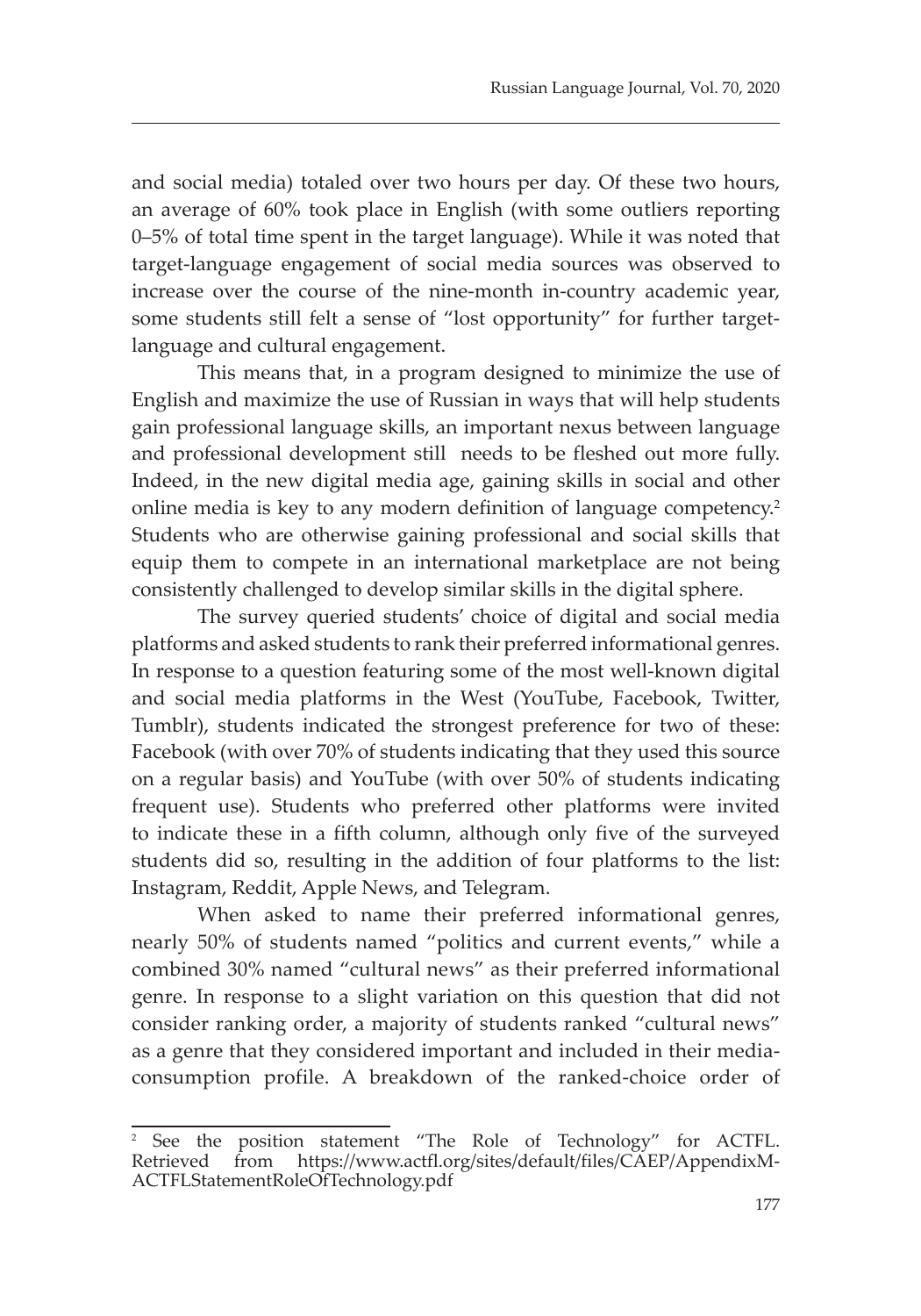"information priorities" saw seven of the seventeen students rate the importance of cultural information as 5 on a 5-point scale. A further six students assigned cultural information a value of 4 points on the same scale. Thus, culturally relevant information was accorded the highest priority among the five ranked genres (sports, science and technology, politics and current events, tabloid, and culture).

# **4. A map forward**

While language teachers have adapted their methods to include a wider variety of media in their teaching, keeping up with the changing technology and media landscape has yet to become a consistent theme in the literature on the Russian-language classroom, and especially in the literature on the study abroad classroom. As the responses to the survey indicate, students are spending a significant portion of their nonclassroom time consuming various digital media. (The results do not include time spent engaging with traditional media such as television and radio, although these are easily convertible into digital formats and students may be watching traditional media forms in a digital context). A deeper dive into each of the predominant media available on the Runet (the term for the universe of Russian-language content on the internet) might yield more useable results for those seeking to create tailored strategies in foreign language classrooms. However, these generalizable results show that students' media tastes will, under the right circumstances, allow them to use simple strategies to increase their time spent engaging with the target language without drastically altering their viewing patterns or even their content preferences.

## **5. Facebook and YouTube**

Despite students' perhaps somewhat surprising preference for these media giants, the two platforms possess some fundamental differences: Facebook is marketed as an "app [that] helps you connect with friends, family and communities of people who share your interests."3 YouTube advertises itself as a place to "share and build community through our stories" and that prioritizes "freedom of expression."4 Facebook is organized around the presentation of the self through user pages that

<sup>3</sup> Retrieved from https://about.fb.com/technologies/facebook-app/

<sup>4</sup> Retrieved from https://www.youtube.com/about/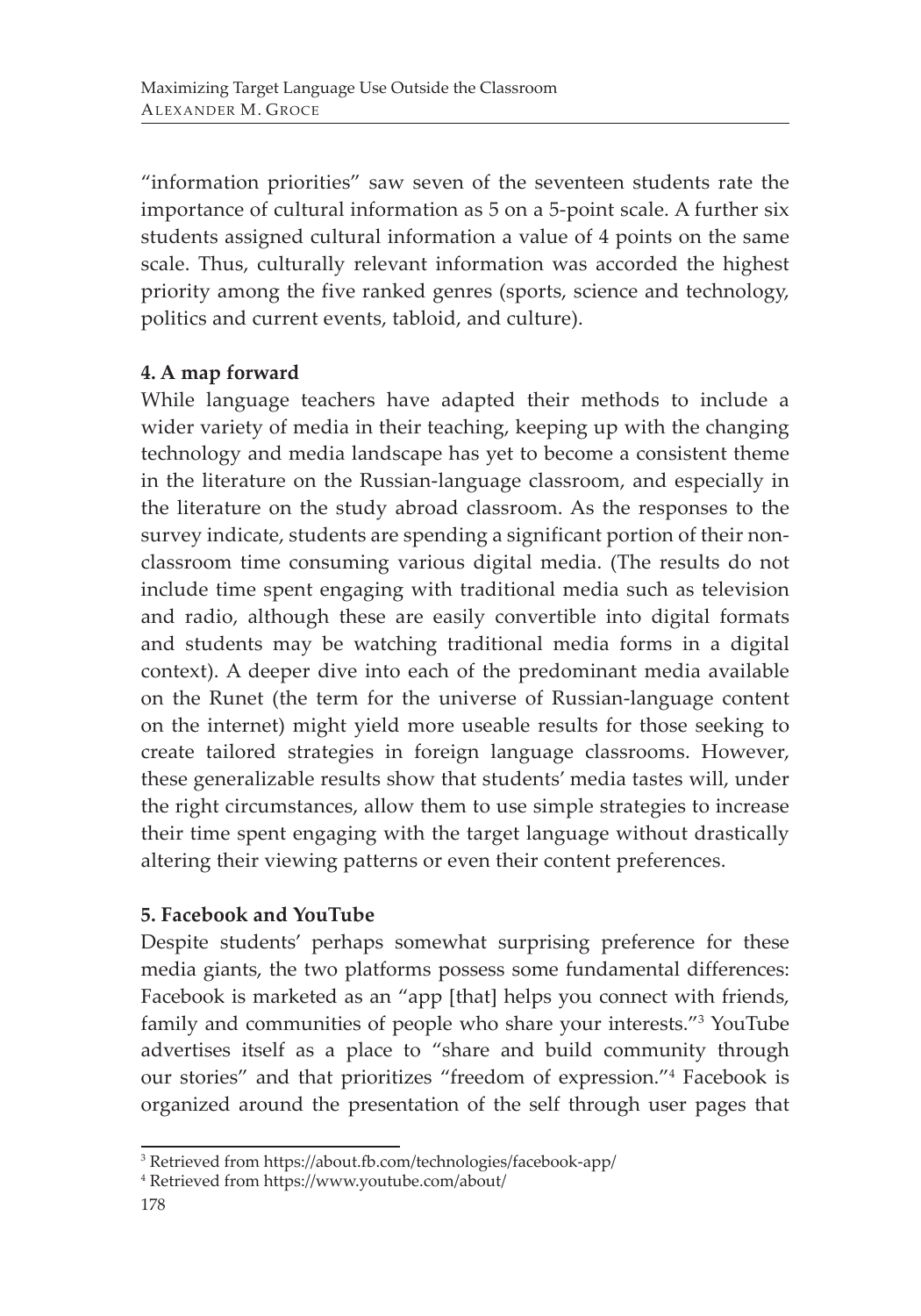allow participants to present a variety of personalized media, including photographs, gifs, videos, memes, narrative posts, and illustrations. YouTube is a digital content service that only allows video content and user-generated feedback in the form of positive and negative pegging (the "thumbs-up and thumbs-down" system) and written commentary nested under these videos. However, at their cores, both platforms depend upon both users to generate content and computer-generated algorithms to drive viewership of this content, a charmed circle that means that both companies spend very little on content creation and farm profits from advertisement (unlike content-creative companies such as Netflix).

Since both Facebook and YouTube are gaining a dominant presence among Russia's universe of web users (according to statistics from 2018, daily active users in Russia for YouTube are over fourteen million and, for Facebook, over five million),<sup>5</sup> students can significantly increase the percentage of time that they spend viewing Russian content without switching digital platforms. Indeed, a series of easily manageable content controls embedded in both YouTube and Facebook allows students to effectively increase the amount of Russian content (and reduce the amount of English content) that these platforms offer the students.

#### *5.1. Facebook for Russian users*

By following a few simple guidelines, students can manipulate the Facebook news feed to create Russian-language preferences for news and posts, thus prioritizing Russian-language content and creating the conditions for a digital "language pledge." Besides the controversial algorithms that Facebook uses to market to its users and suggest content, it also offers a set of user-centric controls that allows users to rank their own preferences for information. This, combined with the ability to choose the interface language, means that students can design an almost completely Russian-language experience on the Facebook platform. Facebook allows students to follow media and entertainment content with one click. Once a student adds these pages to the account's list of preferred content, Facebook will automatically channel updates to the user's news feed, the page that streams user posts from the Facebook

<sup>5</sup> "Facebook raskryla ezhednevniuiu auditoriu v Rossii," Sostav, Nov 21 2019, Retrieved from https://www.sostav.ru/publication/facebook-raskryla-ezhednevnuyu-auditoriyu-vrossii-34499.html.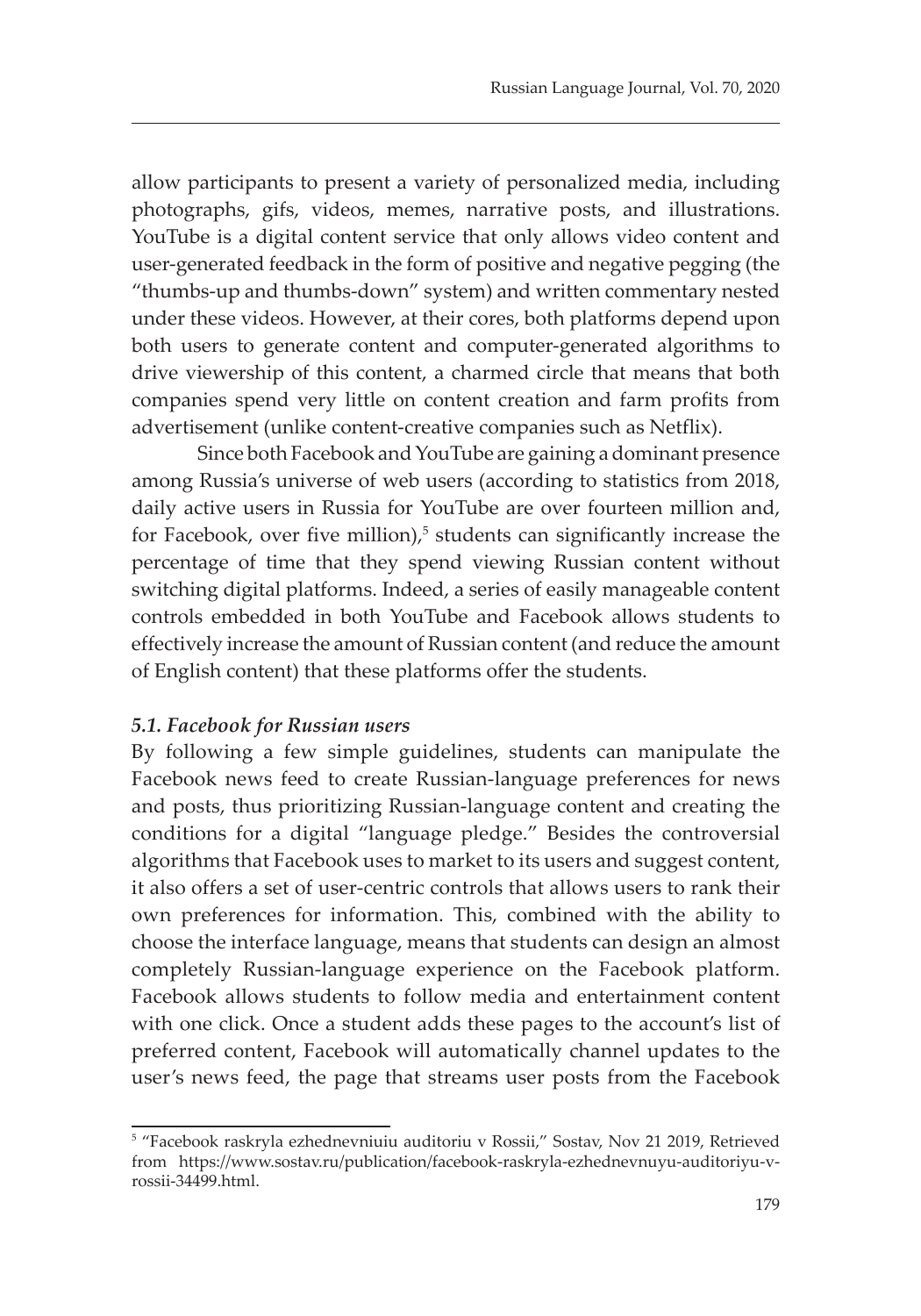member's select community of friends and preferred ("liked" or "followed") content providers ("Facebook Feed Shifting" 2018). While the news feed uses an algorithm to predict user preferences based on a variety of factors, including geography, the user can train Facebook to populate the news feed, the first page that the user sees when accessing the website, by manually selecting those feeds that he or she would like to see first.<sup>6</sup>

Students who make a commitment to prioritizing Russianlanguage content online can be encouraged to make an initial selection of Russian-language media that they would like to read or watch and then to take the extra steps (described later) to virtually banish Englishlanguage media from the news feed that, through the illusion of digital selectivity, overwhelmingly informs students' patterns of information consumption.<sup>7</sup>

 Students should keep in mind that the more Russian-language content that is chosen and then manually prioritized, the more the Facebook algorithm will automatically populate the user's digital spaces with Russian-language content. Teachers or mentors might even consider making an initial attempt to "Russianize" media feeds on social and digital-media platforms a group exercise.

## **5.2. YouTube for Russian users**

Through even more straightforward measures, students can prioritize Russian-language content on their YouTube accounts by clicking on the "subscribe" button, thus privileging content from particular Russianlanguage sources, including reputable news organizations, official and non-official channels, and a range of Russian media celebrities.

# **6. Some strategies for increasing students' use of Russian in the new media age: an example**

While students have been equipped with the necessary tools for finding resources in areas of "traditional" media, like film, music, television,

<sup>6</sup> Retrieved from https://www.facebook.com/help/520348825116417.

 $\sigma$  A recent study of information consumption on digital platforms "quantified the extent to which individuals encounter comparatively more or less diverse content while interacting via Facebook's algorithmically ranked News Feed" and found that users were less likely to be exposed to "ideological discordant content." in Bakshy, E., S. Messing, and L. A. Adamic. "Exposure to ideologically diverse news and opinion on Facebook." *Science. 348:*  1130–1132. https://doi.org/10.1126/science.aaa1160.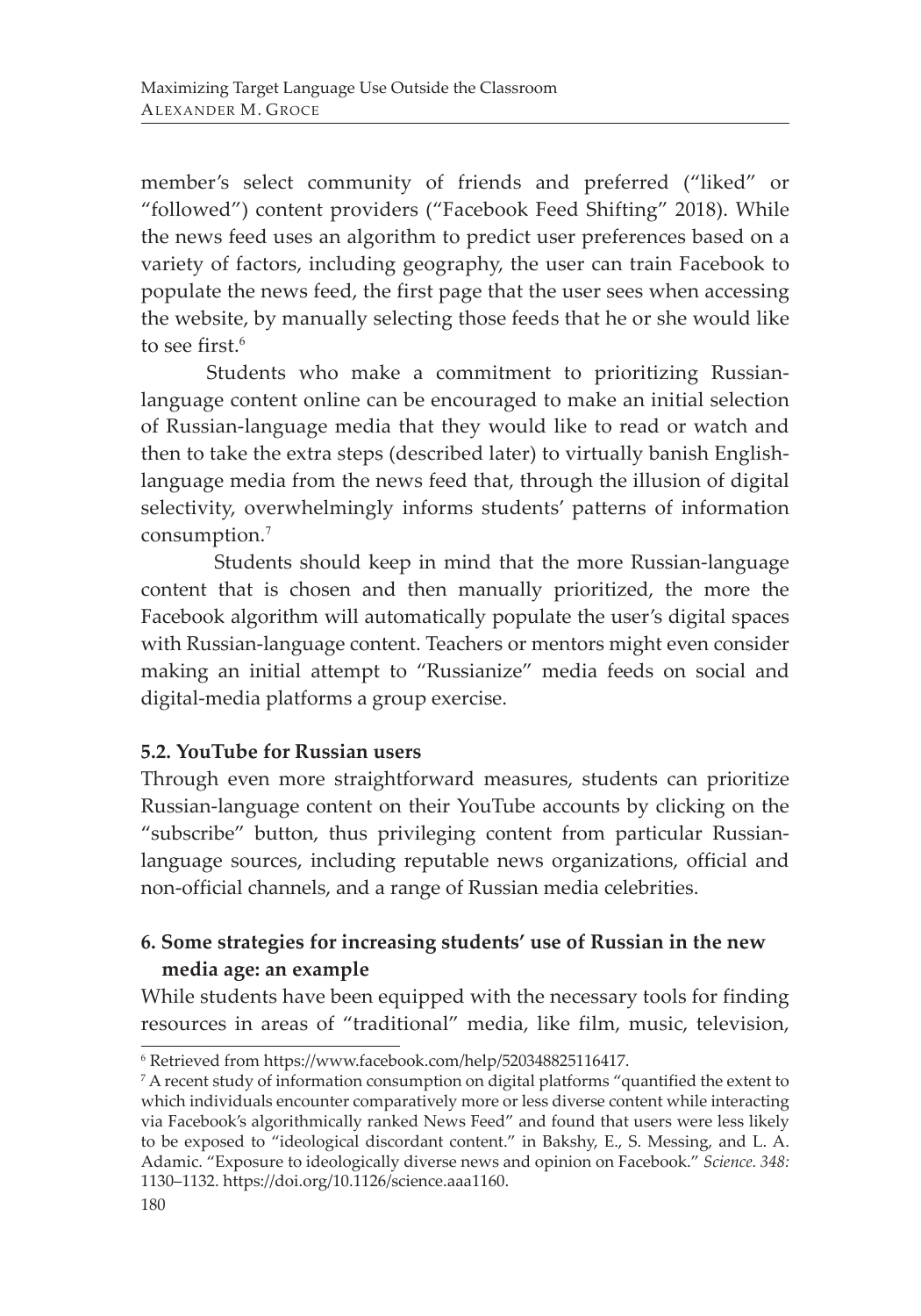and art, etc. they oftentimes lack the necessary tools to take advantage of the evolving network of new media that has been built up around existing media content like scaffolding. Far from fearing the negative and unbound influence that new media sources may have on language or cultural perceptions, Russian-language educators might attempt, instead, to discover the role that new media can play for students who might otherwise be isolated from the authentic cultural debates that are playing out in their age group within the Russian-speaking world (Migiro 2018).

According to statistics from 2016, Russia counted over forty-seven million YouTube users, making it, in terms of raw numbers, one of the top three countries in the world for YouTube use (Timofeeva 2019). A look at the most popular Russian-language videos includes various examples of popular social media content recognizable across languages. Results for cumulative views for Russian-language videos in 2019 showed that children's videos occupied many of the top spots, but that Russian-language influencers and bloggers also ranked highly, with blogger and new-media star Yuri Dud occupying second place for his quasi-documentary about the anniversary of the Beslan tragedy, a highly sensitive political topic (Timofeeva 2019).

Social media content assumes many forms, with some of the prime content coming directly from traditional media outlets that choose to post their programming to social media sites such as YouTube. This strategy is capable of expanding the reach of traditional media to younger demographics who eschew television and increasingly form their viewing habits around digital content (Etling et al. 2011). And while the Russian media industry is now quickly catching up with the West by establishing a string of pay-based viewing services, many popular programs are readily available on such social media sites as YouTube and *Rutube* (the Russian answer to the Western industry leader).

However, one medium stands out for its concentrated development in the Russian market: the video blog (MacFarquhar 2014). Besides the increasingly popular genre of video blogs that prioritizes the creation of new content, including: *Parfenon* (Parfyonov), *Esche ne Pozner* (Solodnikov), *Vdud'* (Dud'), there is another vein of new media, once confined to rather off-key video blogs; the *exposé* genre. This genre of new media content has become increasingly popular with the rise of the Kremlin-directed state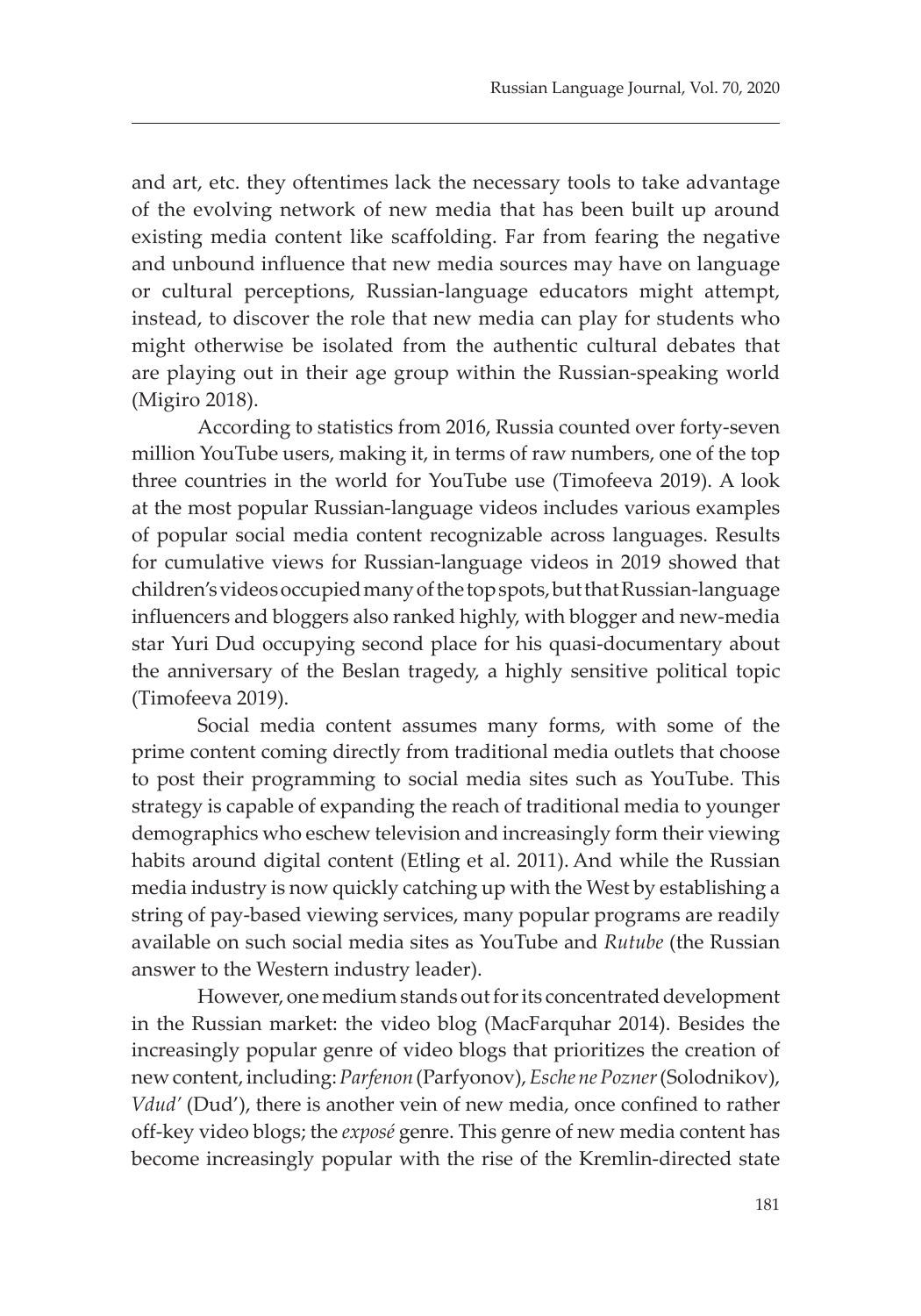media and the resultant stream of propagandistic content. *Exposé*-themed video blogs use video clips and excerpts from state media, or even from user-created content on social-media platforms like YouTube, to expose stories or reports deemed to be false or misleading. Prominent examples of this genre are *Kamikadze\_d - "Kremlebot ne proidiot"* (Ivanov), *Fake News – Razoblachenie Propagandy* (TV Dozhd' - Korostelev), and *Bad Comedian*  (Bazhenov).

Additionally, one Evgeny Bazhenov ("Bad Comedian") might serve as a case in point for the power of the blogosphere to both educate and contextualize the experience of watching modern Russian cinema for students in a classroom with other Russian-language learners. Bazhenov is well-known for eviscerating modern Russian cinema, and he often couches his film criticism in the context of the Russian statecontrolled film industry and its supposed wastefulness and ideological calcification. He often juxtaposes Soviet cinema, which he views as artistically superior, with modern Russian cinema, which, he proposes, uses many of the same themes to underwhelming effect. Bazhenov has inserted himself into a wider debate about Russian cinema and has become a frequent target of both Russian movie directors and *Minkul't* (the Russian Ministry of Culture), coincidentally the largest single client for new Russian-made films. Whether or not students agree with Bazhenov, his content can help students both gain insight into Soviet film and feel connected to the contemporary cultural debate within Russia. Including Bazhenov's social media content in a curriculum, or encouraging students to watch clips outside of class, might allow students to feel more invested in any debate about the role of film in Putin's Russia. Bazhenov could form a useful background to classroom activities centered on film and the cultural values that film projects onto its audiences.

## **7. The problem of language quality**

This short article has asked Russian-language educators to think about ways that they can promote language mastery among advanced RFL students can be advanced through encouraging students to employ simple and effective strategies for prioritizing Russian-language material in their digital and social media consumption. Given that this study has focused on extracurricular and somewhat passive practices involving viewership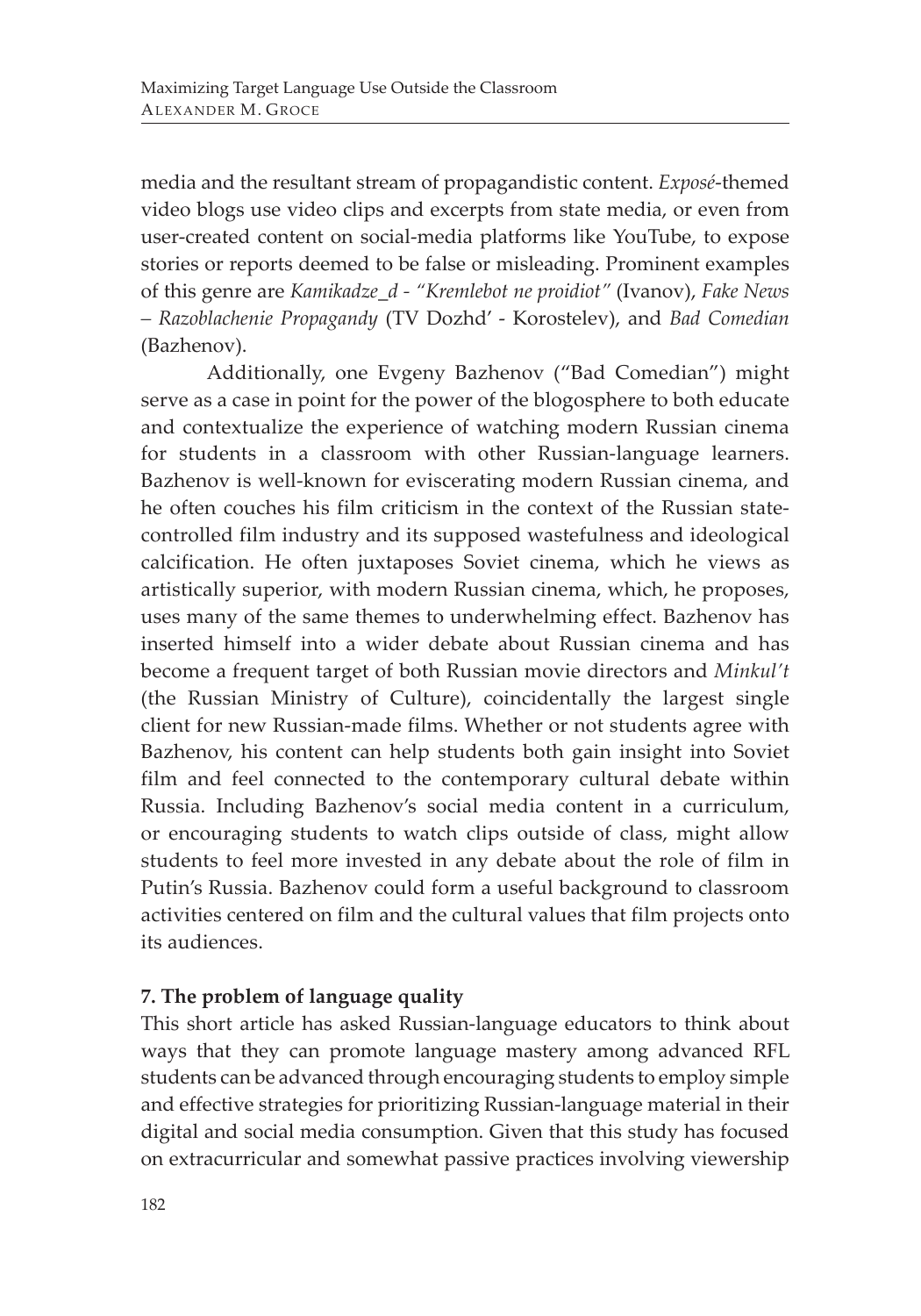and listening habits, solutions for the classroom have not been widely strategized here. Any such answer, however, will involve theorizing each language teacher's and each program's own stance toward the use of authentic material and the potential for integrating blended methods into the language classroom.

The problems that lurk below the surface when advising students about resources are in effect here, as well. Any time that students are exposed to authentic language resources, and especially if such resources are unfiltered and untested by students' instructors, then it will be difficult to gauge the range of factors that may hinder students' ability to comprehend and integrate the materials into their language profile. Indeed, the dizzying pace with which materials are replicated across the internet, and the concurrent easing of access to this endless variety, mean that students may have a hard time making valuation judgements about the quality of the information (including the quality of the language). On the other hand, if and when students' Russian-language consumption habits become entrenched, instructors may have a hard time directing students' interest toward more traditional forms of media that have heretofore formed the backbone of most RFL curricula: movies, documentaries, and print media.

In an age of "digital noise" and shortened attention spans attuned more to the length of a 280-character "tweet" or a "video meme," such tendencies may be unavoidable. The suggestions herein are made with the assumption that students' online habits are already entrenched, and that the RFL community must begin to play catch-up to help students create strategies for increasing opportunities for Russian-language gain in an increasingly crowded and English-language-dominated information and entertainment market (Puspita and Rohedi 2018).

#### **Conclusions**

We need to rethink how we go about conceptualizing and enforcing the traditional language pledge that has anchored intensive study abroad programming:

"Language immersion is a key component of the Overseas Flagship Program's philosophy and design; it is also an essential source of participants' linguistic growth and development. In order to create and preserve an immersion environment, all participants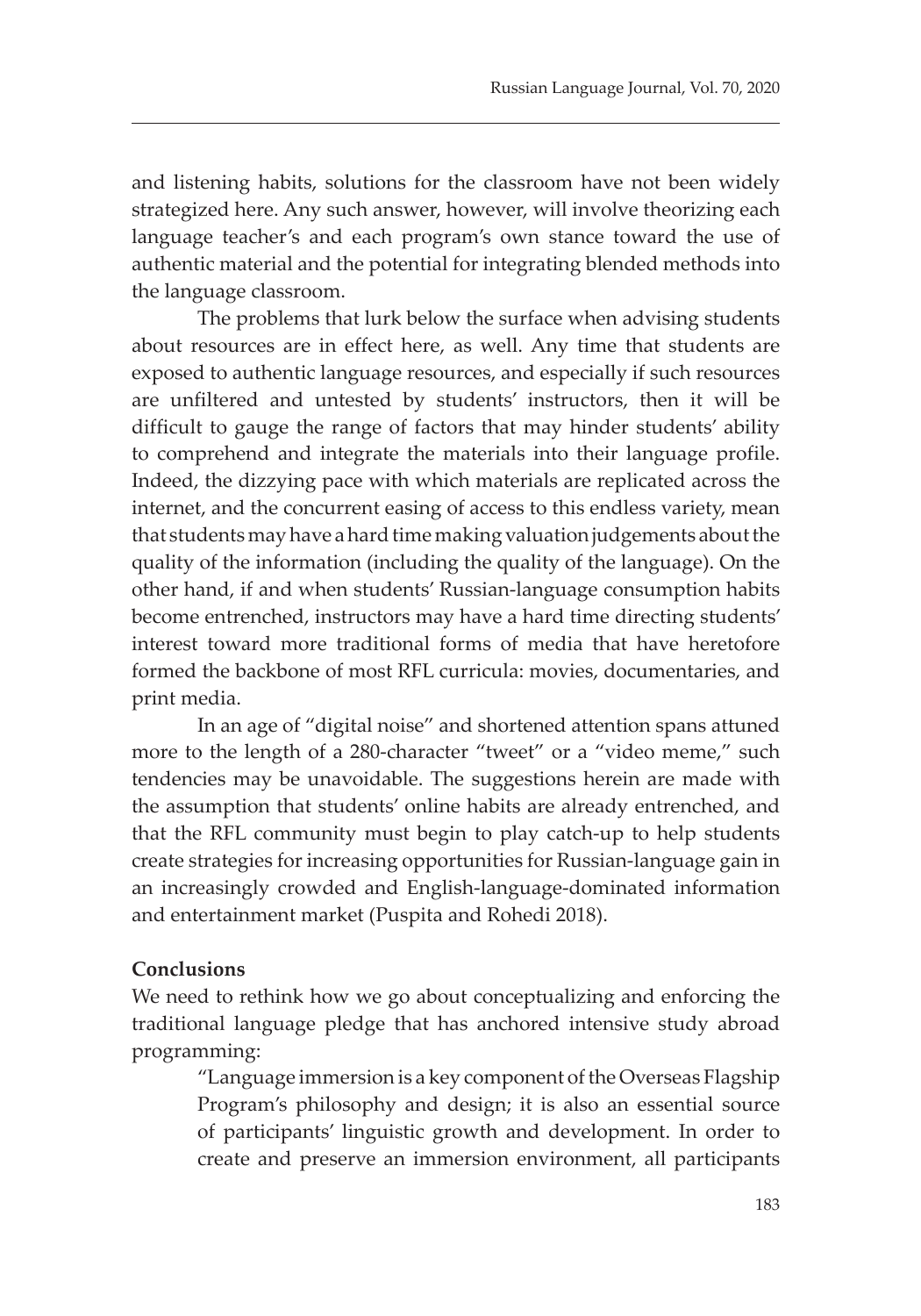are required to uphold the Flagship language pledge, which requires them to communicate in the target language at all times." (Overseas Russian Flagship Language Pledge).

Instead of thinking about social media and the blogosphere as private space to be excluded from the public behaviors that the language pledge is designed to help regulate, we need to recognize that it is , instead, a new form of public behavior that if not claimed for foreign language learning, will push language increasingly to the background of the intensive domestic RFL classroom and the study abroad experience (ACTFL 2012).

Even though many social critics are focused on the moral conundrum presented by aggressive algorithm-based marketing campaigns, students can, with no feeling of guilt about the invasiveness of social media, take control of social-media algorithms to prioritize language-specific content. If students are proactive about choosing Russian in their social media lives, then the algorithms will begin to actually funnel content for them, and AI can be taught to provide a nearly endless stream of Russian-language choices for viewing and reading on their 'news streams'…meaning that the job of finding Russian-language alternatives to their English-language downtime will be made that much easier (Barnhart 2019). The goal of such strategies as I have recommended is to increase students' exposure to authentic language material, and also to maximize the amount of Russian that students encounter, both passively and actively, in the course of consuming entertainment and information. Staking a place for Russian in the practices of the "everyday" can in some ways, lead to the sorts of empowering effects that de Certeau charted in his own intellectual strategy for the reappropriation of mass culture in *The Practice of Everyday Life*.

As the survey demonstrated, students participating in immersive overseas language programs are, even in conditions of maximal exposure to the target language, finding that English-language habits are hard to control in the domains that have not received relatively less attention from language teachers and trainers. But as the survey also makes clear, advanced Russian-language learners can also successfully shift to Russian-dominant digital media with appropriate programmatic support and instructor counseling. For that reason, from the earliest stages of instruction, the RFL community would be well advised to intensify its efforts to embrace the Russian digital and social media spheres., thus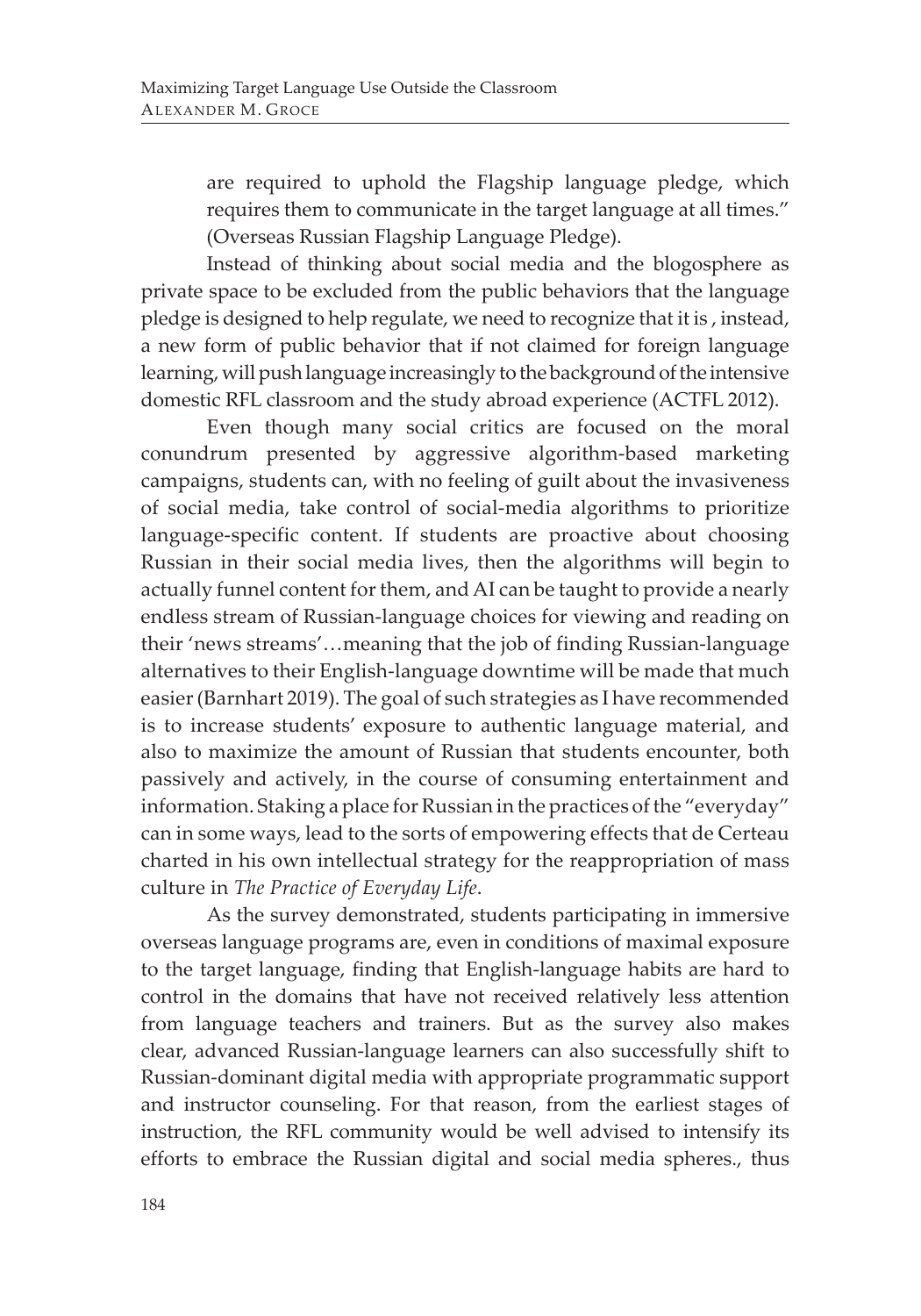helping to preserve student connections and comfort levels with authentic Russian sources that are central to the work of the Flagship program and the goal of achieving eventual professional-level proficiency in the language.

# **Appendix: Survey Questions**

Студентов просят оценить общее количество времени, проведенное за русскоязычными СМИ.

1. Сколько часов в день вы отдаете СМИ и соцсетям (вне академической программы)?

2. Сколько примерно процентов вашего времени, проведенного за СМИ и соцсетями, вы отдаете русскоязычным источникам?

3. Информация из каких источников вызывает ваш интерес?

- культурная
- научно-техническая
- политическая
- светская хроника
- отдых/путешествия
- спорт

4. В какой форме вы предпочитаете читать книги?

- в бумажном варианте
- в электронном виде

5. Используете ли вы следующие соцсети как источник новостей и другой информации?

- Facebook
- Twitter
- Tumblr
- Youtube
- Другое (укажите)

6. Есть ли отличия в ваших приоритетах, относительно сфер информации?

• Информация, связанная с политикой, для меня является важной

7. Есть ли отличия в ваших приоритетах, относительно сфер информации?

• Информацией, связанная со светской хроникой, для меня является важной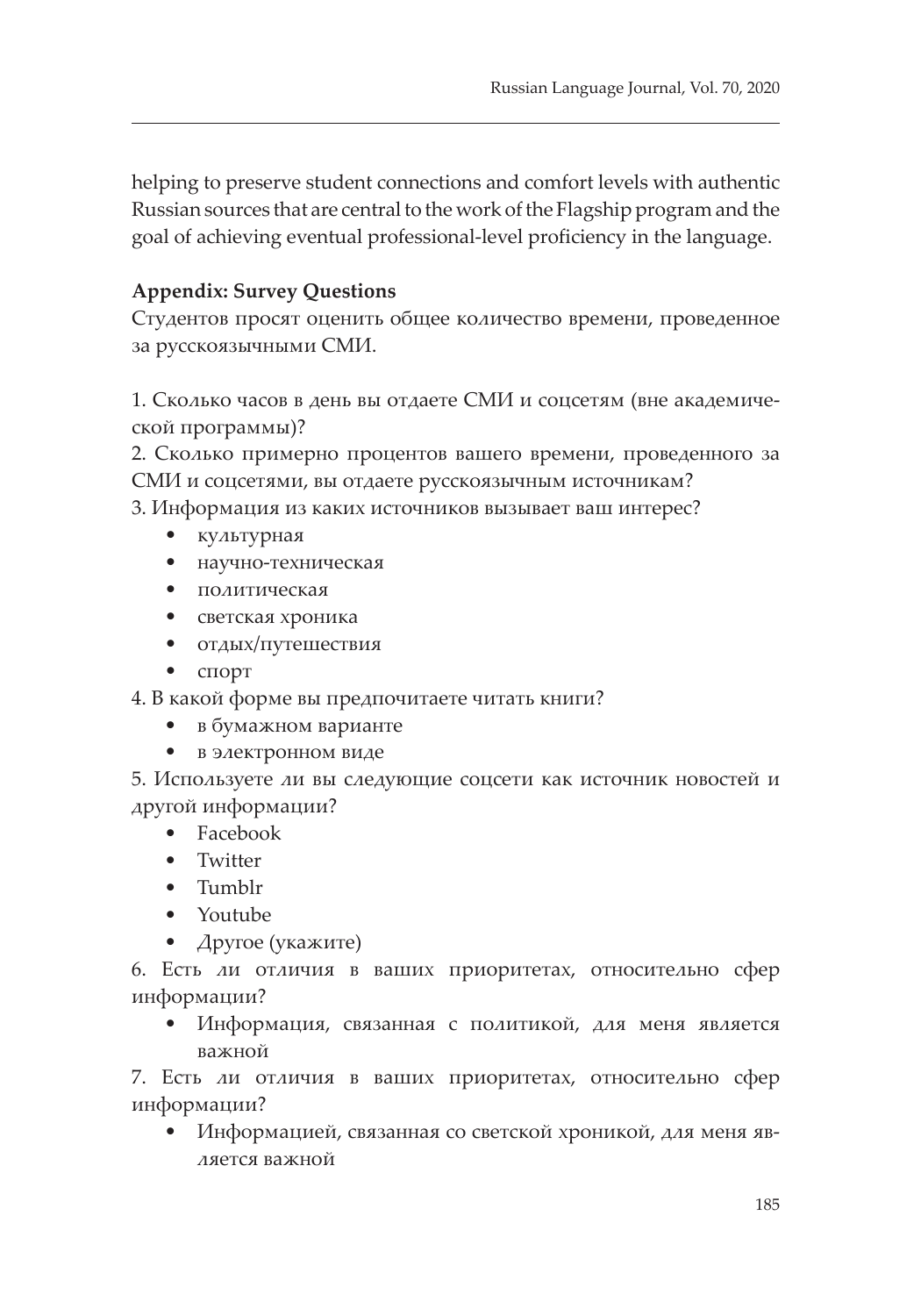8. Есть ли отличия в ваших приоритетах, относительно сфер информации?

• Информация, связанная со спортом, для меня является важной

9. Есть ли отличия в ваших приоритетах, относительно сфер информации?

• Информация, связанная с культурой, для меня является важной

10. Какие новости для вас являются приоритетными?

- культурные
- научно-технические
- политические
- светская хроника
- отдых/путешествия
- спорт

#### **References**

- "ACTFL proficiency guidelines 2012." 2012. *ACTFL.* Alexandria. https:// www.actfl.org/sites/default/files/pdfs/public/ACTFLProficiency Guidelines2012\_FINAL.pdf.
- Barnhart, Brent. 2019. "Everything You Need to Know about Media Algorithms on Facebook." *Sprout Blog*. https://sproutsocial.com/ insights/social-media-algorithms/.
- Etling, Bruce, Karina Alexanyan, John Kelly, Rob Faris, John Palfrey, and Urs Gasser. 2011. "Public Discourse in the Russian Blogosphere: Mapping RuNet Politics and Mobilization." *Berkman Center Research Publication* 2010–11*.*
- Davidson, Dan E. and Maria D. Lekic. 2010. "The Overseas Immersion Setting as Contextual Variable in Adult SLA: Learner Behaviours Associated with Language Gain to Level-3 Proficiency in Russian." *Russian Language Journal* 60: 53–77.
- Davidson, Dan E., Maria D. Lekic, and Nadra Garas. 2020. "Transformative Language Learning in the Overseas Immersion Environment: Exploring Affordances of Intercultural Development," In *Transformative Language Learning and Teaching*, edited by Betty Lou Leaver, Dan E. Davidson, and Christine Campbell. 107-119. Cambridge: Cambridge University Press.